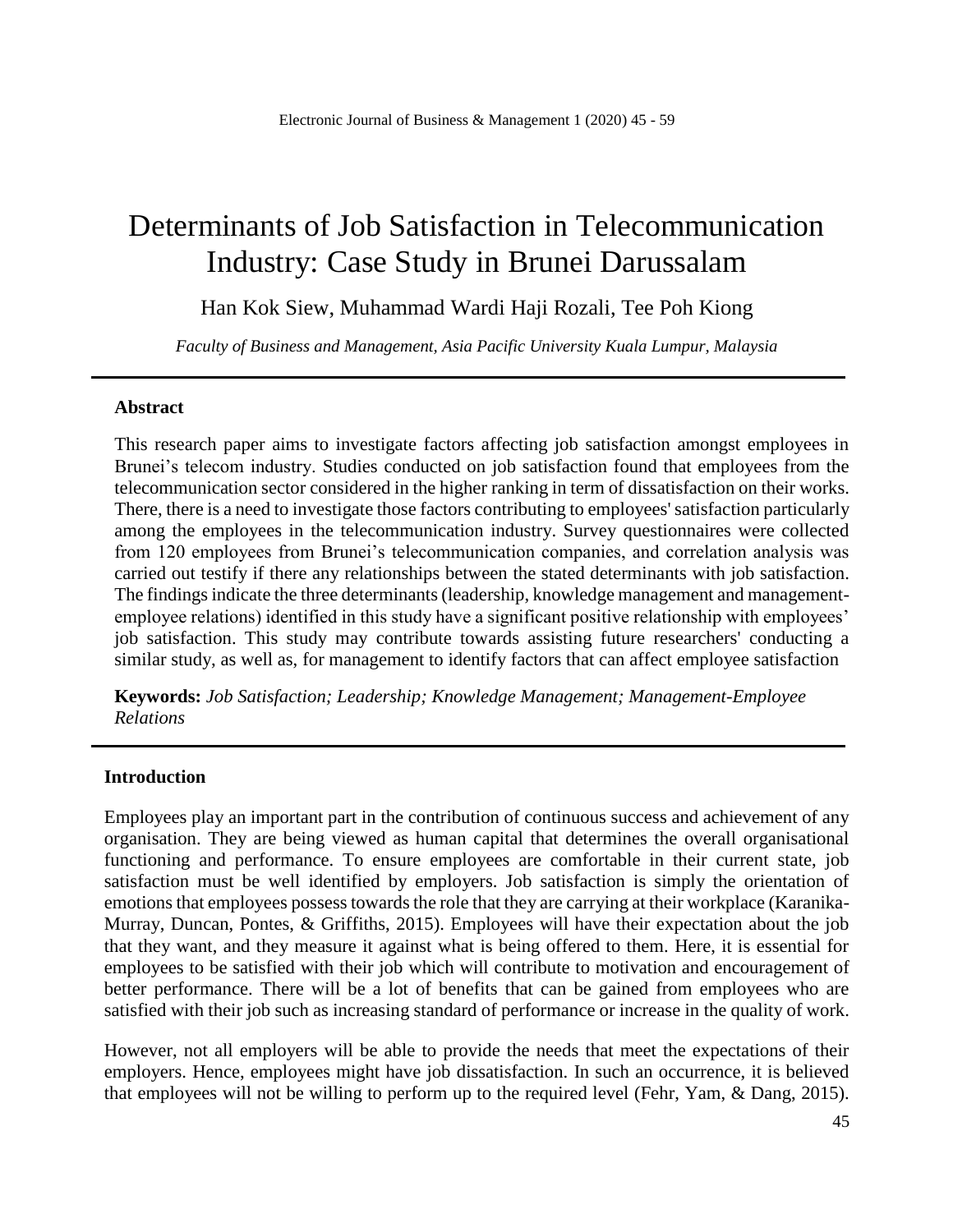This will not only bring negative impacts on the employee's performance but will also affect the productivity of the company itself. Firms should be able to cater to the needs of their employees and provide a flexible working environment in which morale of employees can be boosted up that leads to an increase in the willingness to improve performance.

Key indicators of job satisfaction vary for different companies. Absenteeism, turnover rate, disciplinary issues, attendance are some of the common indicators that reflect job satisfaction (Bednarska & Szczyt, 2015). Positive results derived from these factors indicate that employees are in a good emotional state with their job. As for the opposite, they indicate that employees are not satisfied with their current working state.

## **Problem Statement**

The trend of low job satisfaction among employees is quite a major concern. It can be noticed that a high number of employees are not satisfied with their jobs. According to a survey conducted by Jobstreet (2017), job satisfaction is still a major concern in the ASEAN region. For instance, Thailand is ranked 5th in job happiness survey. It has the lowest happiness ratings with the largest percentage (37%) of employees who are more likely to resign and obtain a new job to achieve job satisfaction. The happiest employees are in the medical and hospitality sectors, whereas, the unhappiest are in food and beverage, telecommunication sector and government. Malaysians rank 4th in the survey with almost half (43%) of the employees surveyed are neutral towards job satisfaction. The unhappiest workers are in the retail and banking sectors (Jobstreet, 2017). This shows that the number of dissatisfied employees is still high. Hence, job dissatisfaction is still a major problem that can leave a negative impact on any organisation.

As stated by Paul (2017), absenteeism and tardiness can be the result of unsatisfied employees from their work. Similarly, the morale of employees may drift away when their job does not suit them, which result in a "lack of interest" is going to work (Su-Lyn, 2014). Notably, the increasing number of patients with work depression and anxiety disorder were mostly employed in the telecom industry. The rate is growing fast and there might be a 50% increase in the rate for the upcoming years (Shetty, 2017). The study from Mumbai shows that employees in the telecommunication industry have an increasing number of job stress, particularly lack of job opportunity which lead to low job satisfaction and high turnover (Sengupta, 2017). Another study conducted amongst employees in the Telecom sector in Pakistan found that leadership empowerment behaviour impacts the job satisfaction of employees. Employees who tend to have a feeling of meaningfulness of their job and are confident of their ability to perform better on their job have higher job satisfaction compared to the opposite characters (Jamal & Ali, 2017). This shows that job satisfaction can be influenced by leadership style amongst employees in the telecom industry. Where employees are not motivated by leaders, job satisfaction reduces which undeniably will affect the productivity level.

In Brunei, it has been found that organisational commitment, emotional intelligence and work stress are affecting the job satisfaction of employees in Brunei (Noor & Mohammed, 2016). Besides, the relationship between employers and employee is also significant in determining job satisfaction (Mundia, et al., 2017). However, there is still limited research done in this field of study, especially in the telecommunication sector. Hence, it is worth to find the factors that affect job satisfaction in the specified industry. Lots of factors contribute towards job satisfaction that should be taken care of, there is a need to identify and investigate the determinants affecting employees' job satisfaction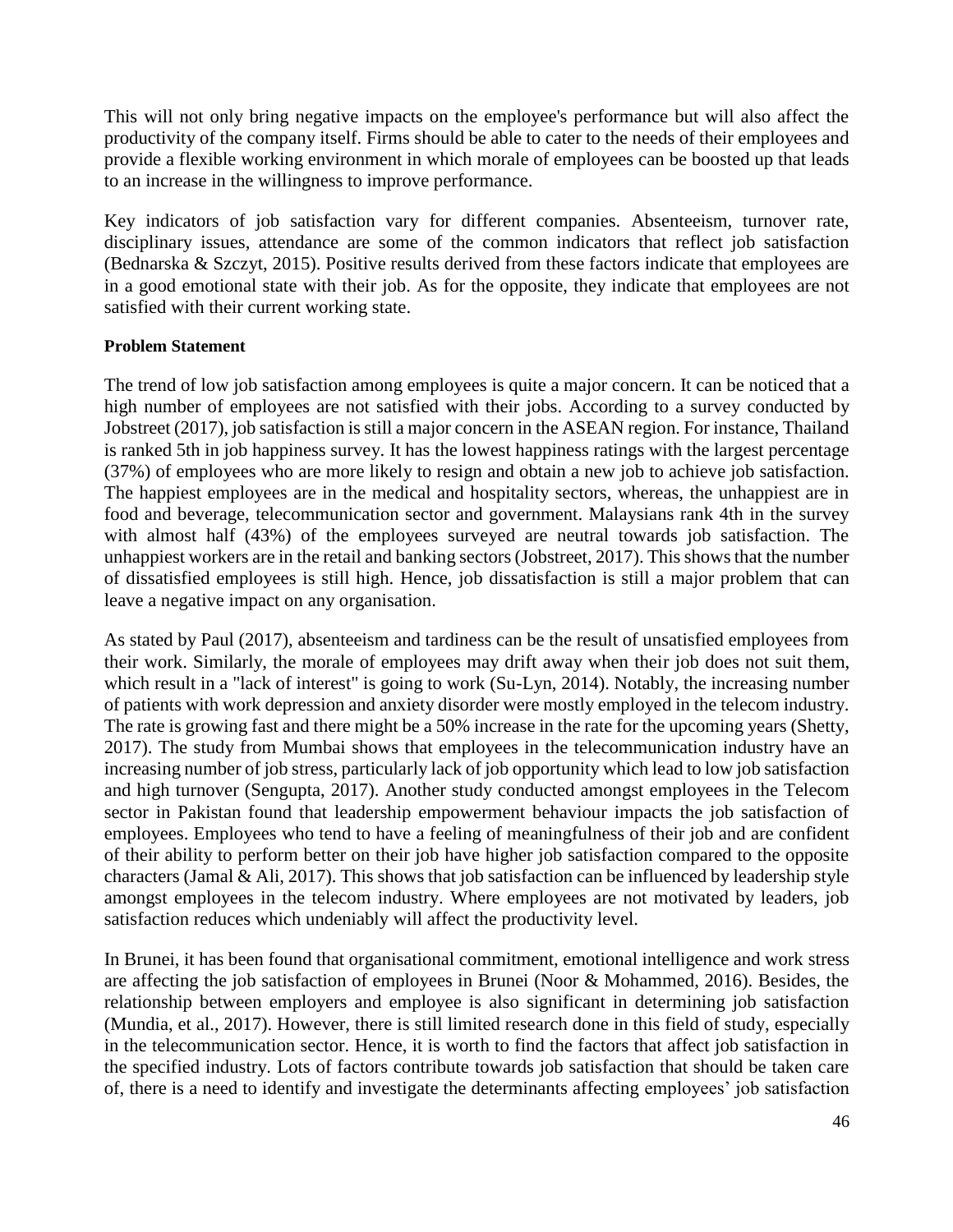in Brunei's Telecommunication industry since telecom industry is one of the industries that has been highly associated with employees' job dissatisfaction.

# **Literature Review**

## **Job Satisfaction**

Job satisfaction covers attitude among workers, which consists of their feelings about wages and working conditions, organisational structure, promotions related to the job, social relations at work, recognition of talent and other similar variables, personal characteristics and group relations outside work (Nuaimi, Chowdhury, Eleftheriou, & Katsioloudes, 2015). When employees perceive that their value is appreciated within the job, they develop a positive attitude towards it and experience satisfaction. In contrast, negative attitudes amongst employees in the workplace can be the result of dissatisfaction (Alonderiene & Majauskaite, 2016).

Notably, job dissatisfaction can result in a high turnover rate, demotivated employees, absenteeism or even low performer and productivity. An organisation as a whole can be affected if job satisfaction is at the lowest level (Pacheco & Webber, 2016). Dissatisfied employees can react in a way where their performance can negatively be affected (Yalabik, Rayton, & Rapti, 2017). Similarly, employees' engagement in the workplace will be affected as unsatisfied employees may commit less in doing their work, and this may lead to variance in their performance level. To ensure employees are comfortable in their current state, job satisfaction plays significant roles in achieving desirable results. It is believed that values desire by employees should be considered to achieve job satisfaction. Ignoring this matter can result in negative outcomes for the performance of employees (Karanika-Murray, Duncan, Pontes, & Griffiths, 2015).

# **Leadership**

Leadership refers to the ability of an employer to motivate and lead her or his employees towards achieving the organisation's goals (Menon, 2014). A study in Singapore showed that schools which have low teacher attrition and transfer rates had principals whose leadership styles were characterized by collective decision making with teachers, high levels of trust and support, and collaboration with staff. Leadership emerged as the strongest predictor of employee retention because it facilitates other positive work conditions that contribute to job satisfaction (Torres, 2017). Here, employees indicated that they tend to be happier with their job when having leadership that promotes participation in decision making and autonomy. Another study conducted showed that transformational leadership promotes job satisfaction among employees.

Transformational leadership have characteristics of charisma/inspiration, intellectual stimulation and individual consideration (Alonderiene & Majauskaite, 2016). A sample of 679 teachers in Canada was used to find out which leadership style can help to enhance job satisfaction. The result proved that employees are in their positive emotional state when principles applied transformational leadership in the workplace where there is high cooperation between staffs and principles to achieve organisational goals (Menon, 2014). Similarly, Devos (2014) also found that employees are more engaged in their work if their leaders allow collaborative decision making and exchanging of ideas, and these participative leadership styles were found positively related to employees' satisfaction (Devos, 2014). Moreover, ethical leaders who treat employees fairly and discipline wrongdoers able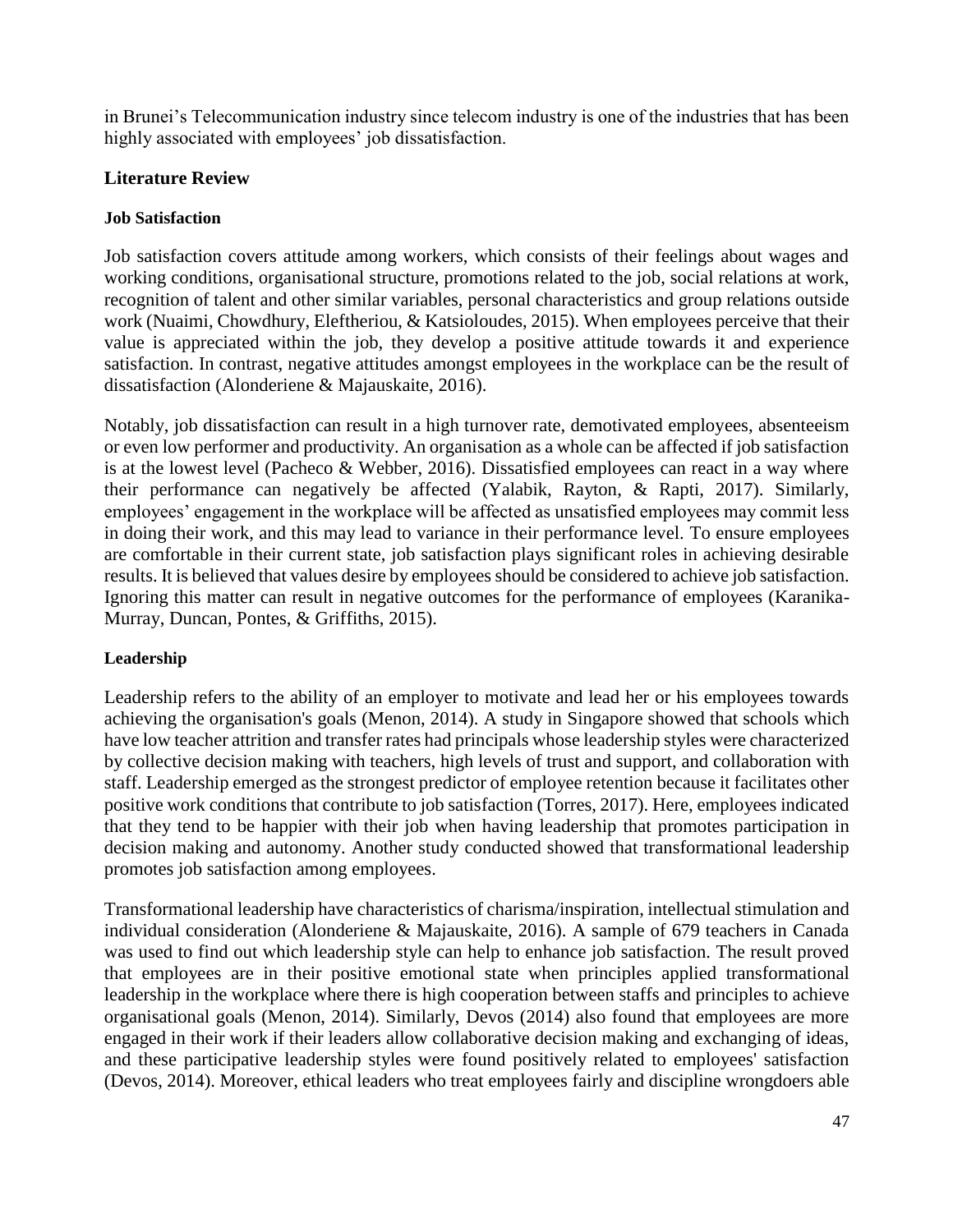to increase employees' trust and able to generate collective agreement in terms of value in the workplace (congruence value) which may promote job satisfaction amongst employees in the workplace (Ren & Chadee, 2017). Thus, the present study assumes that leadership might influence job satisfaction among employees from the Telecom industry in Brunei. The following hypothesis is suggested:

*H1: There is a positive relationship between organizational leadership and job satisfaction among employees from the Telecom industry in Brunei.*

## **Management- Employee Relations**

Management-employee relationship refers to the state of the relation between the employer and employer in achieving shared objectives and goals in an organisation. From a study conducted by Tansel and Gazîoğlu (2014), it was found out that management-employee relationships are less satisfactory in large firms. Lack of employee recognition, promotion and also job enrichment resulted in lower levels of job satisfaction in large firms. In contrast, small firms have higher job satisfaction amongst employees as the relationship with management are well established (Tansel & Gazîoğlu, 2014). Improving the management-employee relations in large firms will increase employee satisfaction in many respects as well as increase productivity and reduce turnover. Gill and Meyer (2013) found that workplaces with the existence of good employee relations are more likely to secure employee voice, security and empowerment, and this shows that management is concerns on employees' well-being (Gill & Meyer, 2013). Furthermore, if management facilitates employee voice, employees are more satisfied and engaged in their work with higher performance. Thus, job satisfaction can be achieved when employees' voice is facilitated by having a strong relationship with management (Ntalianis, Dyer, & Vandenberghe, 2015). Similarly, Kang and Sung (2017) also found that symmetrical communication plays important role in employee perception and assessment of a quality relationship with their management, and the transparent and two-way communication in employee relations might contribute toward high employee engagement, and job satisfaction amongst employees (Hansen, Byrne, & Christa Kiersch, 2014). Thus, the present study assumes that management-employee relations might influence job satisfaction among employees from the Telecom industry in Brunei. The following hypothesis is suggested:

*H2: There is a positive relationship between management-employee relations and job satisfaction among employees from the Telecom industry in Brunei.*

# **Knowledge Management**

Knowledge management (KM) refers to identifying and utilising the collective knowledge from the employees in an organisation to help the organisation compete in a particular industry. According to a study of psychological expectancy based on job design, results indicated that intra- organisational knowledge sharing with employees is the key KM process. Utilising knowledge from employees enables them to have a sense of meaningfulness, responsibility and belongingness in the workplace. These contribute to work motivation, performance and effectiveness which constitute of job satisfaction (Kianto, et al., 2016). In other words, employees are more satisfied with their job when they can be involved in the sharing of knowledge in the workplace. KM in organisations can help the employees to create a shared understanding and gain value from the knowledge, particularly in knowledge-intensive environments. An organisation that encourages employee in knowledge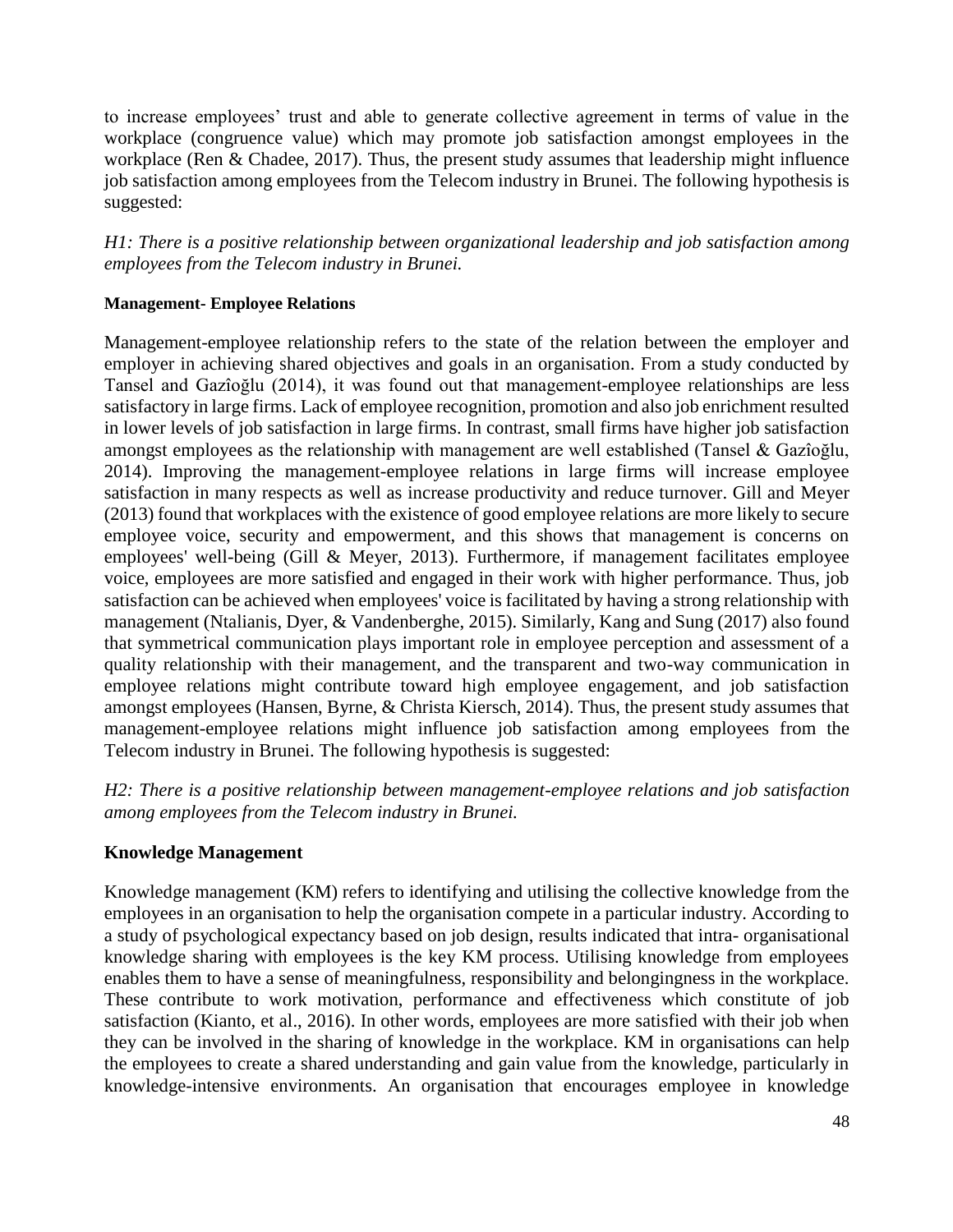acquisition able to improve job satisfaction as the accessibility to new knowledgeable to increase their efficiency and task performance (Karanika-Murray, Duncan, Pontes, & Griffiths, 2015).

KM leads to a positive community capacity in the workplace, according to a study, where there is an integration between human capital, organizational resources, and social capital in the workplace that can be utilised to solve problems and improve or maintain the well-being of members. The commitment and the ability to solve problems in ensuring positive community capacity increase job satisfaction amongst employees (An, Deng, Chao, & Wenlin Bai, 2014). Knowledge creation, part of KM, refers to the development of new knowledge takes place through socialization, can result in the sense of responsibilities among employees at the workplace which may contribute to better performance and productivity (Singh & Meenakshi Gupta, 2014). Also, interaction and sharing of tacit and explicit knowledge via KM enable employees to improve their capacity to apply their knowledge to act and resolve specific problems, in turn, lead to increase motivation and greater satisfaction among employees (Said Abdullah Al Saifi, 2015). Thus, the present study assumes that knowledge management might influence job satisfaction among employees from the Telecom industry in Brunei. The following hypothesis is suggested:

*H3: There is a positive relationship between knowledge management and job satisfaction among employees from the Telecom industry in Brunei.*

# **Herzberg's Two Factor Theory**

The present study employed Herzberg Two Factors theory to justify the relationship between motivators and job satisfaction. Herzberg (1993) classified job factors into two classified groups: Hygiene factors refer to job factors that will not increase the motivation of employees, however, if these factors are absent, employees will be dissatisfied. It can be said that these factors are dissatisfiers as they are required to be fulfilled to avoid dissatisfaction (Herzberg, 1993). Whereas, motivational factors refer to job factors that will yield positive satisfaction and motivate employees to perform better. These factors are called satisfiers as employees find these factors are intrinsically rewarding (Herzberg, 1993). Applying to this study, job satisfaction will be lowered down if hygiene factors do not exist in the workplace. Whereas motivational factors will enhance motivation which leads to positive job satisfaction. Variables used in the present study such as leadership and management employee relation are categorised as Hygiene factors (under interpersonal relations) whereas knowledge management is categorised as motivational factors.

# **Methodology**

This study utilised a self-administered questionnaire as it provides convenience, cost-effective, reduction of bias and greater anonymity for the researcher (Saunders, Lewis, & Thornhill, 2016). The questionnaire comprised of three sections. The first part covered the respondents' demographic information, which includes the following: gender, age groups, marital status and years working in the telecom industry. The second and third section of the questionnaires covered items for measuring dependent and independent variables. Specifically, there are 5 items adopted from Murray, Duncan, Pontes et al, (2015) used to measure job satisfaction. Besides, each independent variable is measured with 5 items adopted from different past researchers as well. The target population used for the study is the employees from Brunei's telecommunication industry. A total of 120 samples were taken for this study. The primary data was collected by distributing the questionnaires to the target population.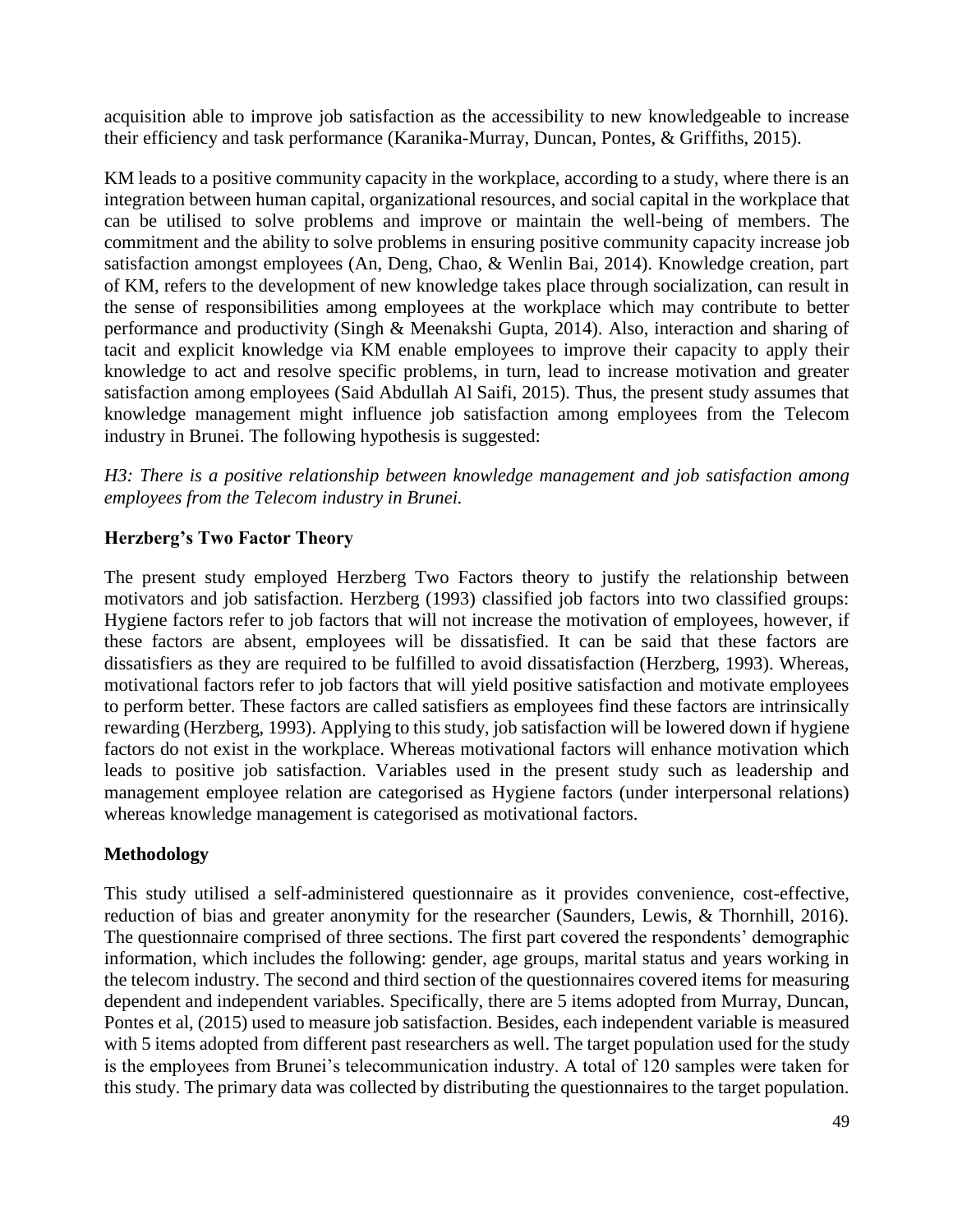Secondary data were collected from past researches via literature review from several academic sources such as Open Access Journals, Emerald Insights and Science Directs. SPSS (statistical package for social science) version 23 was used in the study for statistical analysis. Descriptive analysis was conducted to analyse the distribution, mean and frequency of the responses. Whereas, in inferential analysis, reliability test was conducted to test the reliability of items for each variable. Pearson Moment Correlation test was used to analyse the relationship between dependent and independent variables. Multiple regression analysis was carried out to validate the research model while testifying the hypotheses in the present study.

# **Results and Findings**

A total of 120 respondents from different companies in Brunei's Telecom industry participated in this study. There were 70 female respondents (58.3%) and 50 male respondents (41.7%). For the age groups, the highest percentage belongs to respondents aged above 40 years old (56.7%). Whereas, respondents aged 29-39 have the second-highest percentage (27.5%), followed by respondents aged 18-28 (15.8%). Besides, 94 respondents are married (78.3%), 22 respondents are single (18.3%), 2 respondents are divorced (1.7%) and another 2 respondents are widowed (1.7%). Lastly, in term of working experience, most of the respondents (63%) have more than 6 years of working experience in Telecom industry. 21% of the respondents have been in the industry for 4 to 6 years, and only 16% of the respondents have been worked for 1 to 3 years in the Telecom industry.

## **Employees' Perceived Job Satisfaction**

Table 1 shows the responses with regards to job satisfaction. 51.7% of the respondents agree that they are very satisfied with their job (Statement JS1), 54.2% of the respondents agree that their jobs measures up to their expectation (Statement JS2), 50.0% of the respondents agree that they feel a high degree of personal responsibility for their work (Statement JS3), 42.5% of the respondents agree that they have a great sense of personal satisfaction when they do their job well (Statement JS4), and 43.3% of respondents agree that most of the tasks they performed on their job are relevant (Statement JS5).

| No.             | <b>Statement</b>                                                        |                 | $\overline{2}$ | 3             | 4    | 5    |
|-----------------|-------------------------------------------------------------------------|-----------------|----------------|---------------|------|------|
|                 |                                                                         | $\mathscr{C}_0$ | ( %)           | $\frac{9}{6}$ | ( %) | ( %) |
| JS1             | In general, I am very satisfied with my job.<br>0.0                     |                 | 15.8           | 15.0          | 51.7 | 17.5 |
| JS <sub>2</sub> | My job measures up to my expectation.                                   |                 | 10.8           | 20.8          | 54.2 | 13.3 |
| JS3             | I feel a very high degree of personal<br>responsibility for my work.    |                 | 6.7            | 10.0          | 50.0 | 30.8 |
| JS4             | I feel a great sense of personal satisfaction<br>when I do my job well. |                 | 10.0           | 8.3           | 42.5 | 36.7 |
| JS5             | Most of the things I have to do on my job is<br>relevant.               | 3.3             | 13.3           | 14.2          | 43.3 | 25.8 |

## **Table 1: Frequency of Perceived Job Satisfaction**

**Note**: 1 = Strongly Disagree; 2 = Disagree; 3 = Neutral; 4 = Agree; 5 = Strongly Agree.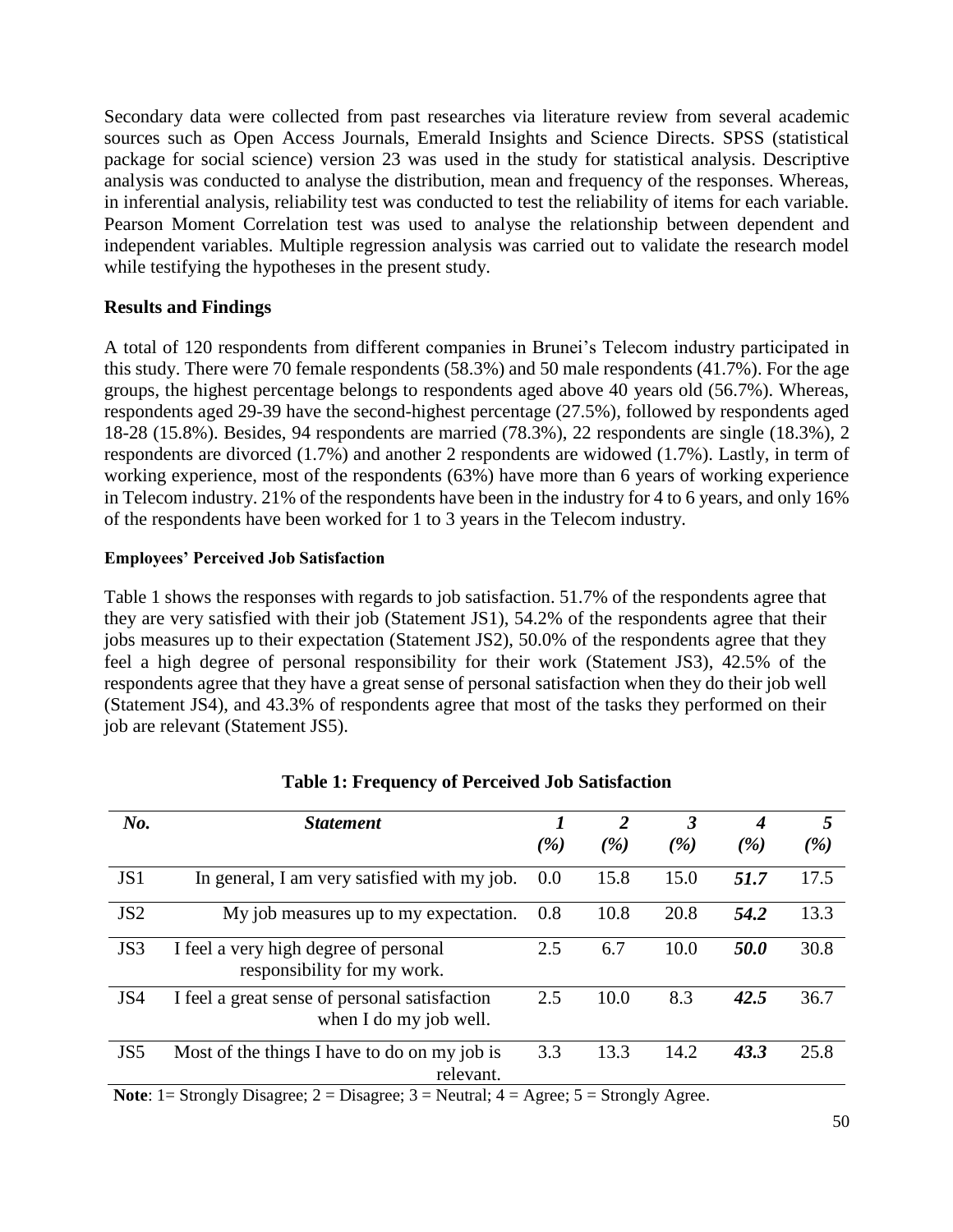## **Employees Perception of Leadership**

Table 2 shows the responses with regards to leadership factor. 42.5% of respondents agree that their supervisors keep them informed about important issues (Statement L1), 40.0% of respondents agree that their supervisors show concern for their welfare and comfort (Statement L2), 39.2% of respondents agree that their supervisors listen to their problems and frustrations (Statement L3), 40.8% of respondents agree that their supervisors always include them in decision making and problem-solving process (Statement L4) and 44.2% of respondents agree that their supervisors encourage them to achieve their goals (Statement L5).

|                | <b>Table 2: Frequency of Perceived Leadership</b>                   |        |      |      |                         |      |  |  |  |  |
|----------------|---------------------------------------------------------------------|--------|------|------|-------------------------|------|--|--|--|--|
| No.            | <b>Statement</b>                                                    |        | 2    | 3    | $\overline{\mathbf{4}}$ | 5    |  |  |  |  |
|                |                                                                     | $(\%)$ | (%)  | (%)  | (%)                     | (%)  |  |  |  |  |
| L1             | Supervisors<br>informed<br>keep<br>about<br>me<br>important issues. | 5.0    | 14.2 | 23.3 | 42.5                    | 15.0 |  |  |  |  |
| L2             | Supervisors show concern for my welfare<br>and comfort.             | 2.5    | 15.8 | 29.2 | 40.0                    | 12.5 |  |  |  |  |
| L <sub>3</sub> | Supervisors listen carefully to my problems<br>and frustrations.    | 5.0    | 19.2 | 25.8 | 39.2                    | 10.8 |  |  |  |  |
| L4             | Supervisors include me in decision making<br>and problem-solving.   | 6.7    | 13.3 | 25.8 | 40.8                    | 13.3 |  |  |  |  |
| L <sub>5</sub> | Supervisors encourage me to achieve my<br>goals.                    | 5.0    | 11.7 | 24.2 | 44.2                    | 15.0 |  |  |  |  |

**Note**:  $1 =$  Strongly Disagree;  $2 =$  Disagree;  $3 =$  Neutral;  $4 =$  Agree;  $5 =$  Strongly Agree.

## **Employee Perception of Knowledge Management**

Table 3 shows the response to knowledge management. It can be seen that the majority of respondents only agree with the statement concerning knowledge management. 60.8% of respondents agree with the availability of knowledge for their tasks (Statement KM1), another 50% of respondents agree with the management of knowledge as what they needed (Statement KM2), 45.8% of respondents agree with the knowledge developed by the company (Statement KM3), 54.2% of respondents agree with the contribution of knowledge management (Statement KM4) and 50% of respondents agree with the usage of knowledgeable to contribute to the company (Statement KM5).

| <b>Table 3: Frequency of Perceived Knowledge Management</b> |                                         |        |               |        |               |        |  |  |  |
|-------------------------------------------------------------|-----------------------------------------|--------|---------------|--------|---------------|--------|--|--|--|
| No.                                                         | <b>Statement</b>                        |        |               |        |               |        |  |  |  |
|                                                             |                                         | $($ %) | $\frac{9}{6}$ | $($ %) | $\frac{9}{6}$ | $($ %) |  |  |  |
| KM1                                                         | Availability of knowledge for my tasks. |        | 3.3 12.5 13.3 |        | 60.8          | 10.0   |  |  |  |
| KM <sub>2</sub>                                             | Management of knowledge that I need.    |        | 2.5 15.8 21.7 |        | 50.O          | 10.0   |  |  |  |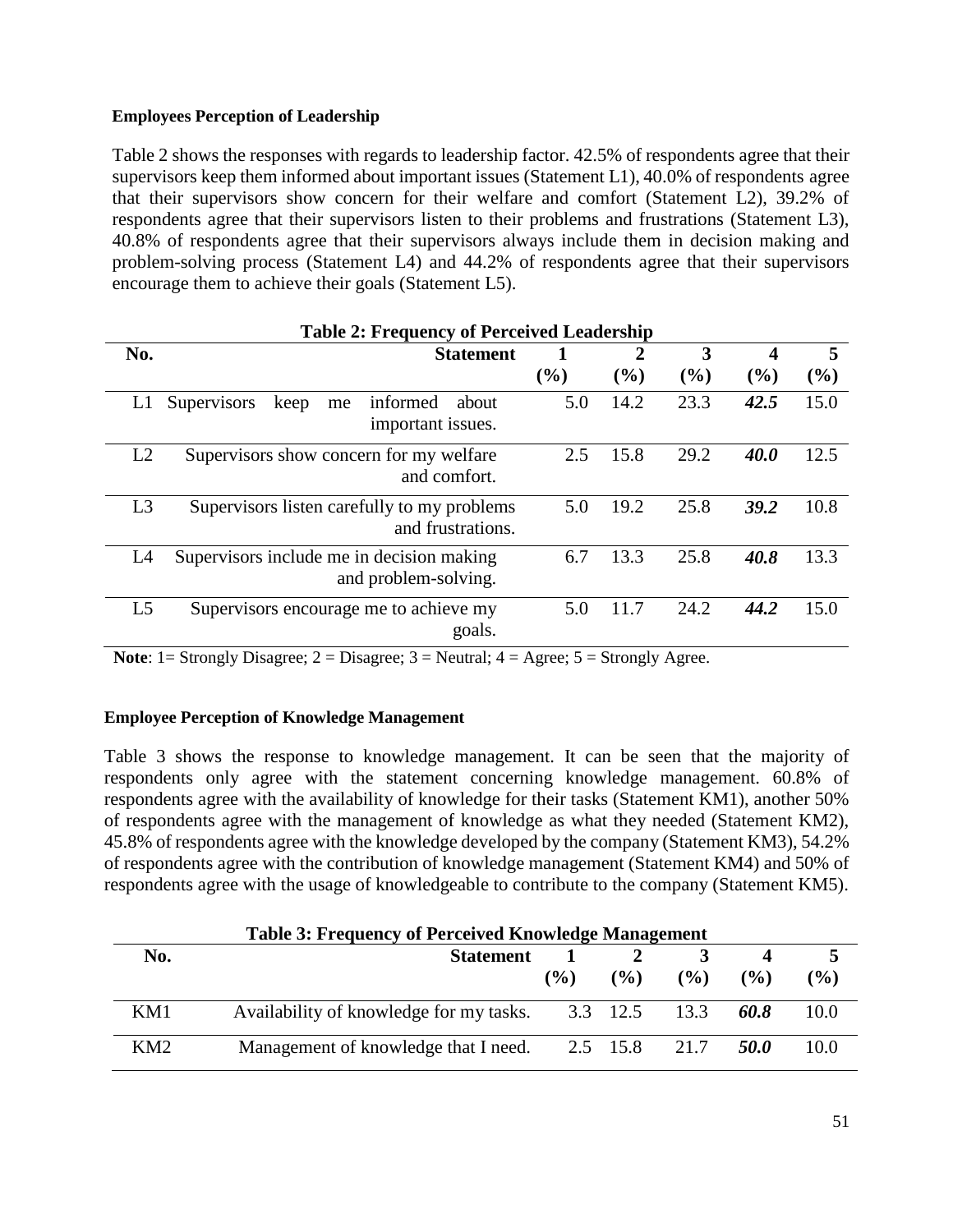| KM3             | Knowledge development by the company.             | 2.5 13.3         | 30.0               | 45.8 | 8.3  |
|-----------------|---------------------------------------------------|------------------|--------------------|------|------|
| KM4             | Contribution of knowledge in the company.         |                  | 3.3 11.7 21.7 54.2 |      | 9.2  |
| KM <sub>5</sub> | Usage of knowledge contributed to the<br>company. | $3.3 \quad 15.0$ | 18.3               | 50.O | 13.3 |

**Note**: 1 = Strongly Disagree; 2 = Disagree; 3 = Neutral; 4 = Agree; 5 = Strongly Agree.

#### **Employees Perception of Management-Employee Relations**

Table 4 shows the responses to the management-employee relation. 43.3% of respondents agree with that communications between managers and employees are important (Statement MER1), another 33.3% agree that the management encourages different opinions from the employee (Statement MER2), 33.3% of respondents agree that feedback for management is encouraged (MER3), 41.7% of the respondents agree that management is concerned on employee's wellbeing (Statement MER4) and only 40% of respondents agree with the management is concerned on employee's development (Statement MER5).

|                  |            | <b>Table 4: Frequency of Perceived Management-Employee Relations</b> |                  |     |                |      |           |      |
|------------------|------------|----------------------------------------------------------------------|------------------|-----|----------------|------|-----------|------|
| No.              |            |                                                                      | <b>Statement</b> |     | $\overline{2}$ | 3    | 4         | 5    |
|                  |            |                                                                      |                  | (%) | $($ %)         | (%)  | (%)       | (%)  |
| MER <sub>1</sub> |            | Communication between managers and<br>employees in the company.      |                  |     |                | 28.3 | 43.3      | 12.5 |
| MER <sub>2</sub> |            | Management encourages differences of                                 | opinion.         | 5.0 | 20.0           |      | 29.2 33.3 | 12.5 |
| MER <sub>3</sub> |            | Feedback for management is encouraged                                |                  | 4.2 | 16.7           | 32.5 | 33.3      | 13.3 |
| MER4             | Management | concern<br>employee's wellbeing.                                     | towards          | 5.0 | 16.7           | 25.8 | 41.7      | 10.8 |
| MER5             | Management | concern<br>employee's development.                                   | towards          | 8.3 | 13.3           | 28.3 | 40.0      | 10.0 |

**Note**:  $1 =$  Strongly Disagree;  $2 =$  Disagree;  $3 =$  Neutral;  $4 =$  Agree;  $5 =$  Strongly Agree.

#### **Reliability Test**

One of the most common values used to measure the coefficient of reliability is Cronbach's Alpha value. It indicates how well items in a set are positively correlated to one another (Sekaran, 2000). This value will be used to determine if the scale and all the items used in this research are reliable. A sample of 20 respondents was used to test the reliability of the constructs during the pilot study. Table 5 showed the results of reliability for each construct which consisted of job satisfaction, leadership, knowledge management and management-employee relation. All constructs are found reliable  $(\alpha > 0.70)$ .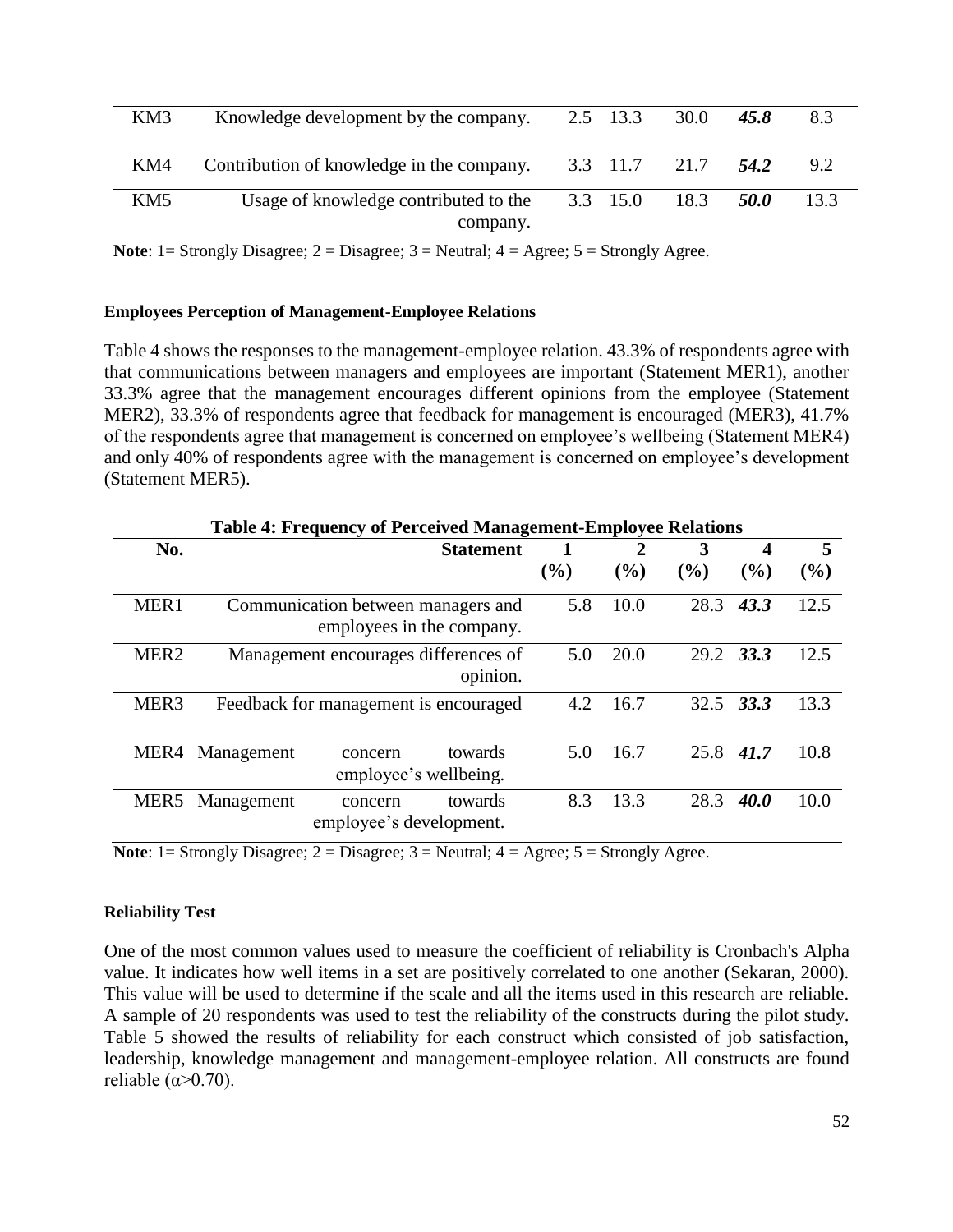| Table S. Kenability Test<br><b>Variables</b> | <b>Cronbach's Alpha</b> |  |  |
|----------------------------------------------|-------------------------|--|--|
| <b>Job Satisfaction</b>                      | 0.910                   |  |  |
| Leadership                                   | 0.948                   |  |  |
| Knowledge Management                         | 0.950                   |  |  |
| Management-Employee Relation                 | 0.951                   |  |  |

#### **Table 5: Reliability Test**

## **Pearson Correlation**

The main objective of this research was to examine the relationship between importance between leadership, knowledge management and management-employee relation with employee job satisfaction.

| <b>Independent variables</b>         | Pearson correlation (r) | $Sig. (2-$<br>tailed) |
|--------------------------------------|-------------------------|-----------------------|
| Leadership                           | $0729**$                | 0.000                 |
| Knowledge Management                 | $0.752**$               | 0.000                 |
| <b>Management-Employee Relations</b> | $0.748**$               | 0.000                 |

**Table 6: Correlations Results**

\*\*Correlation is significant at the 0.01 level (2-tailed) Dependent variable: Job satisfaction

Table 6 shows that job satisfaction was significantly affected by leadership ( $r = 0.729$ ,  $p < 0.05$ ), knowledge management ( $r = 0.752$ ,  $p < 0.05$ ) and management-employee relation ( $r = 0.748$ , p<0.05). The results conclude that there is a statistically significant relationship between the independent variables and dependent variables. From the result, it can be seen that the relationship is strongly positive in which if leadership, knowledge management and management-employee relation increase in rating, the job satisfaction tends to be higher as well. Among the three independent variables, the result shows that knowledge management has the strongest influence on employees' job satisfaction in Brunei's telecommunication industry.

## **Multiple Regression Analysis**

Multiple regression analysis indicated the total effects of independent variables on the dependent variable. The results are presented model summary, ANOVA and coefficient table.

| <b>Table 7: Model Summary</b>                                                              |                                                                                   |      |                                         |        |  |  |  |  |
|--------------------------------------------------------------------------------------------|-----------------------------------------------------------------------------------|------|-----------------------------------------|--------|--|--|--|--|
| <b>Model Summary</b>                                                                       |                                                                                   |      |                                         |        |  |  |  |  |
|                                                                                            | Model<br>Std. Error of the Estimate<br><b>Adjusted R Square</b><br>R Square<br>R. |      |                                         |        |  |  |  |  |
|                                                                                            | $.815^{\rm a}$                                                                    | .664 | .655                                    | .49397 |  |  |  |  |
| a. Predictors: (Constant), Leadership, knowledge management, management-employee relations |                                                                                   |      |                                         |        |  |  |  |  |
|                                                                                            |                                                                                   |      | b. Dependent variable: Job satisfaction |        |  |  |  |  |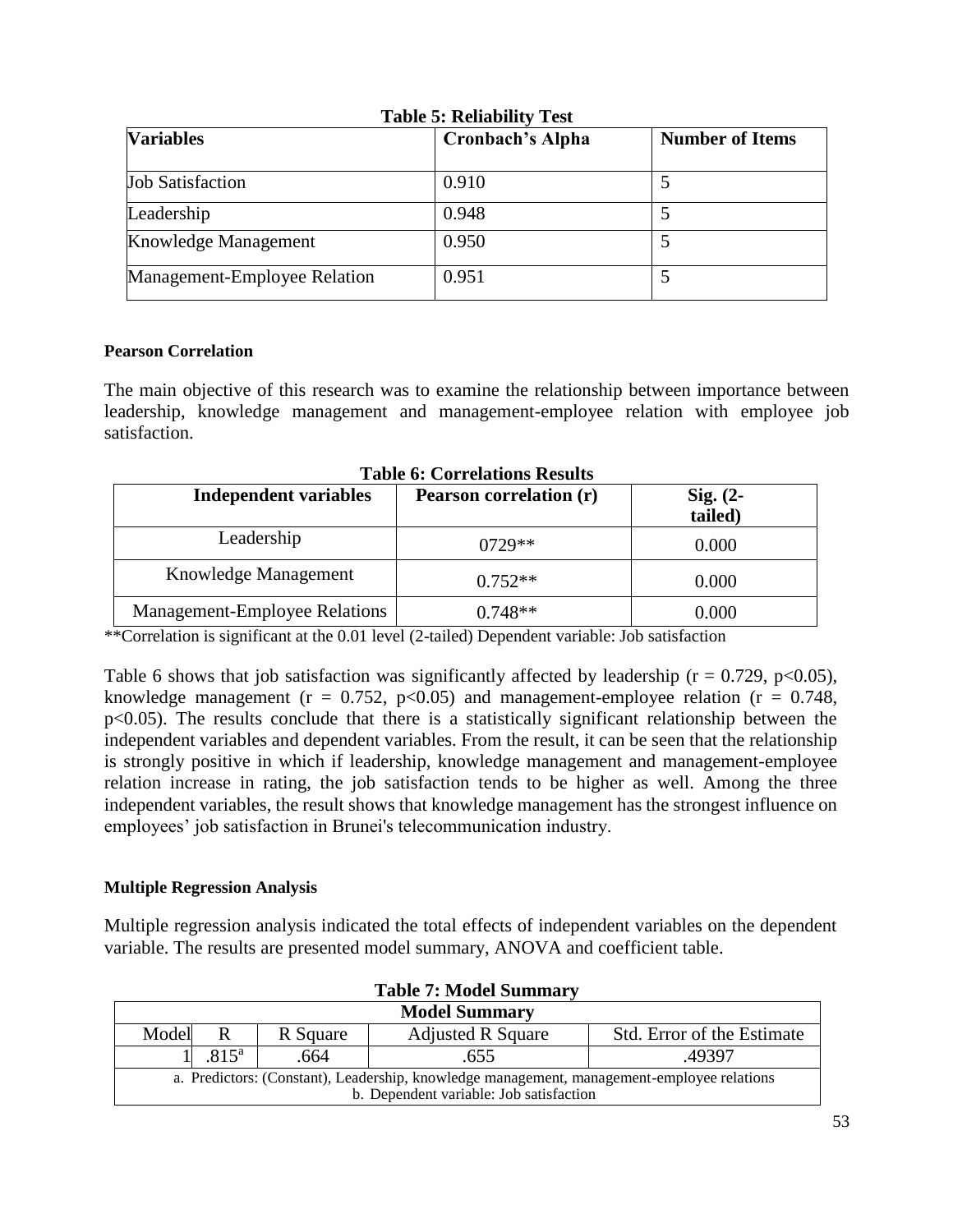Table 7 shows that the R Square of 0.664, means the relationship between a dependent variable and independent variables is considered moderate. The variation in Job Satisfaction (66%) was explained by the combined variation of the three independent variables (leadership, knowledge management and management-employee relation). The remaining 34% is categorised as an elastic factor in which it is uncontrollable.

| ANOVA                                   |            |                                                                                            |     |             |        |                   |  |  |
|-----------------------------------------|------------|--------------------------------------------------------------------------------------------|-----|-------------|--------|-------------------|--|--|
| Model                                   |            | Sum of Squares                                                                             | Df  | Mean Square |        | Sig.              |  |  |
|                                         | Regression | 55.828                                                                                     |     | 18.609      | 76.267 | .000 <sub>p</sub> |  |  |
|                                         | Residual   | 28.304                                                                                     | 116 | .244        |        |                   |  |  |
|                                         | Total      | 84.132                                                                                     | 119 |             |        |                   |  |  |
| a. Dependent Variable: Job satisfaction |            |                                                                                            |     |             |        |                   |  |  |
|                                         |            | b. Predictors: (Constant), Leadership, knowledge management, management-employee relations |     |             |        |                   |  |  |

#### **Table 8: ANOVA Results**

Table 8 indicated the analysis of variance where F statistic (F=76.267) was found significant (p<0.000). It the research model (consists of leadership, knowledge management and managementemployee relations) is statistically significant and fix to predict employee job satisfaction.

|       | Table 9. Cochiletti Results |                |            |              |       |      |  |  |  |  |  |
|-------|-----------------------------|----------------|------------|--------------|-------|------|--|--|--|--|--|
| Model |                             | Unstandardized |            | Standardized |       | Sig. |  |  |  |  |  |
|       |                             | Coefficients   |            | Coefficients |       |      |  |  |  |  |  |
|       |                             | В              | Std. Error | <b>Beta</b>  |       |      |  |  |  |  |  |
|       | (Constant)                  | 1.043          | .195       |              | 5.357 | .000 |  |  |  |  |  |
|       | Leadership                  | .285           | .071       | .324         | 4.019 | .000 |  |  |  |  |  |
|       | Knowledge Management        | .288           | .097       | .298         | 2.976 | .004 |  |  |  |  |  |
|       | Management-employee         | .236           | .088       | .271         | 2.691 | .008 |  |  |  |  |  |
|       | relations                   |                |            |              |       |      |  |  |  |  |  |

#### **Table 9: Coefficient Results**

Table 9 shows the coefficients of all the independent variables. The significance value for all independent variables (leadership, knowledge management and management-employee relation) is lower than 0.05. These results show that all three variables contributed significantly to the prediction of job satisfaction. The standardised beta weights (β) was used to compare relative contribution for each predictor. Since the beta value for leadership has the highest value ( $\beta$  = 0.324, p<0.05), this can conclude that leadership is the most significant factor that influences the employees' job satisfaction in Brunei's telecommunication industry.

In respond, statements below are concluded:

- a) Leadership has positive influence towards job satisfaction (t= 4.019,  $\beta$ =0.324). This means when a unit increases in leadership, job satisfaction will increase by 0.324 units.
- b) Knowledge management has a positive influence on job satisfaction ( $t= 2.976$ ,  $\beta=0.298$ ). This means when a unit increases in knowledge management, job satisfaction will increase by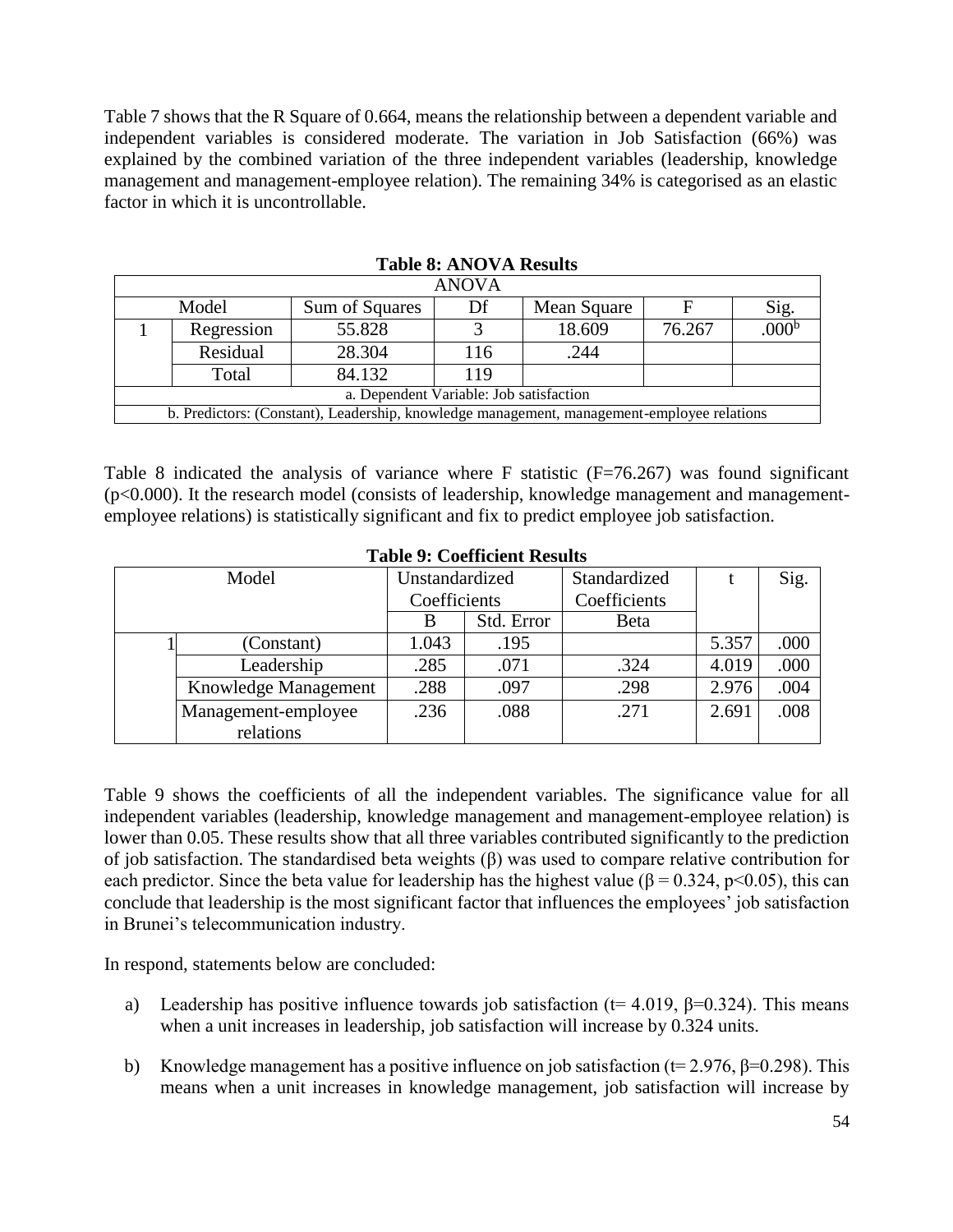0.298 units.

c) Management-employee relation has positive influence towards job satisfaction ( $t= 2.691$ ,  $\beta$ =0.271). This means when a unit increases in management-employee relation, job satisfaction will increase by 0.271 units.

## **Discussions**

The main purpose of this study is to examine the impact of the chosen factors on the job satisfaction of employees from the Telecom industry in Brunei. Specifically, three main factors were identified i.e. leadership, knowledge management and management-employee relations.

## **Correlation between Leadership and Job Satisfaction**

The correlation between leadership factor and job satisfaction was found significant and positively correlated ( $r = 0.729$ ,  $p < 0.05$ ). This confirms the argument in Herzberg's two-factor theory which stated that leadership (under hygiene factor) is necessary to prevent employees to be dissatisfied, hence, affecting job satisfaction. Besides, research also found that quality leaders might affect employees' job satisfaction where good leadership might produce a positive emotional state of employees, in turn, lead to higher satisfaction in the workplace (Menon and Devos, 2014; Alonderiene and Majauskaite, 2016; Torres, Ren and Chadee, 2017).

## **Correlation between Knowledge Management and Job Satisfaction**

The correlation between knowledge management and job satisfaction was found significant and positively correlated ( $r = 0.752$ ,  $p < 0.05$ ). This also confirms the argument in Herzberg's two-factor theory which stated that knowledge management (under motivator factor) is necessary to enhance the intrinsic value of employees, in turn, lead to higher motivation and satisfaction in the workplace. According to Xiomi, Hepu, Singh, Gupta and Lemen (2014) and Alsaifi and Murray (2015), employees tend to have higher satisfaction when companies practising a good knowledge management standard which might empower and facilitate the employees in self-development. As such, employees' satisfaction arises if companies always encourage knowledge sharing and development practices.

## **Correlation between Management-Employee Relations and Job Satisfaction**

The correlation between management-employee relations and job satisfaction was found significant and positively correlated ( $r = 0.748$ ,  $p < 0.05$ ). This finding confirms that management-employee relations under Herzberg's hygiene factor are needed to prevent employees from dissatisfied. Some researchers (Gill and Meyer, 2013; Hansen, Anne, Byrne and Zinta, 2014; Kang and Sung, 2017) also found that employee's interpersonal relationship and engagement with the management have a direct positive effect on employees' job satisfaction, in which employees might feel more connected and a higher sense of belongingness with their company, in turn, lead to higher satisfaction.

To sum up, the present study found that all the three proposed hypotheses are supported, and the three independent variables are found significant and positive affecting employees' job satisfaction in Brunei.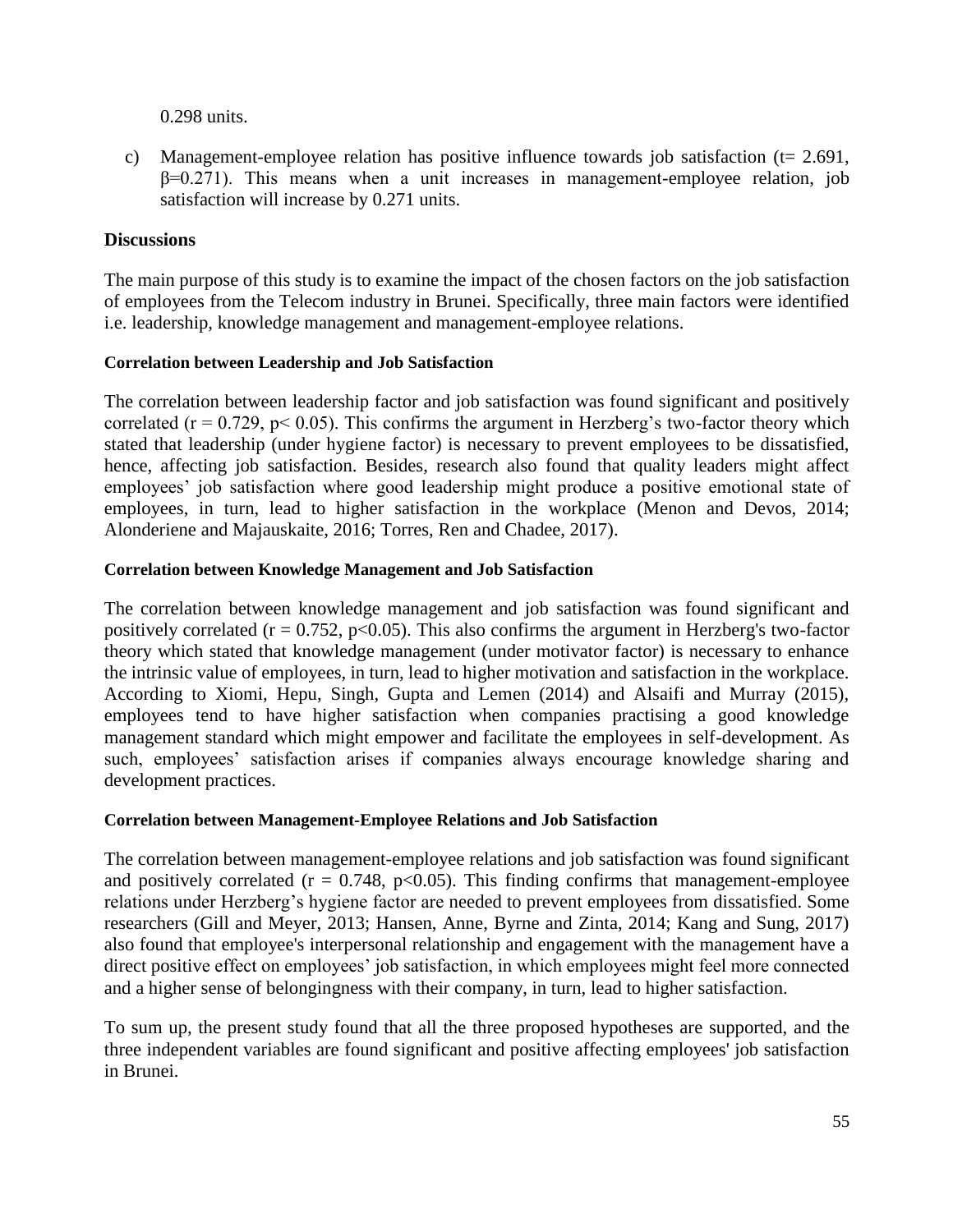## **Conclusion and Recommendations**

In conclusion, the overall aims and objectives of the research have been achieved through in-depth analysis and data testing. Hypotheses of the research have been tested and accepted which proves that job satisfaction is affected by leadership, knowledge management and management-employee relation. Time constraints and financial resources become the major challenges or limitations faced by the researcher. To overcome the problems faced by the researcher in which time management, large sample size and different variables will come in handy for this field of study. Overall, a better understanding of job satisfaction and factors affecting it, have been achieved, in the case of Brunei's telecommunication industry.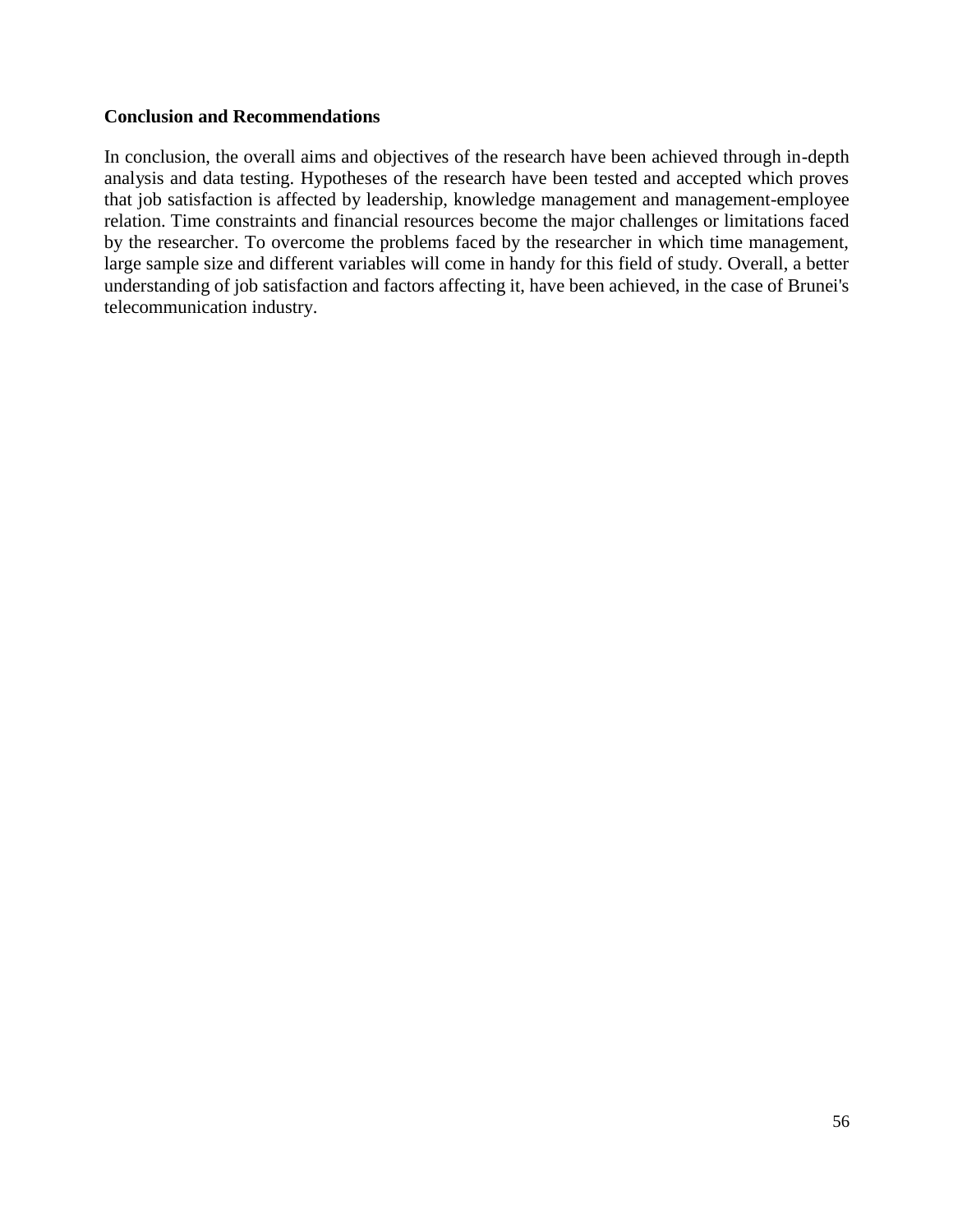## **References**

Ahmad, B., Shahid, M., Huma, Z., & Haider, S., (2012), Turnover Intention: An HRM Issue in Textile Sector, Institute of Interdisciplinary Business Research, 12(3): 125-13

Blix, A.G. (1994). Occupational Stress among University Teachers. Educational Research, 36(2): 157 169.

Bommer M, Gratto C, Gravander J, Tuttle M. (1987), A behavioural model of ethical and unethical decision making. Journal of Business Ethics 2, 265– 80.

Coldwell, D. A., Billsberry, J., van Meurs, N., & Marsh, P. J. G. (2008). The effects of person organisation ethical fit on employee attraction and retention: Towards a testable explanatory model. Journal of Business Ethics, 78, 611-622.

Cook, J., & Wall, T., (1980), "New work attitude measures of trust, organisational commitment, and personal need non-fulfillment", Journal of Occupational Psychology, No. 53, 39-52.

Cotton, J and Tuttle, J (1986). Employee turnover: A meta-analysis and review with implication for research. Academy of Management Review, 11 (1): 55-70.

Department of Economic Planning and Development (DEPD), (2011), Brunei Darussalam Key Indicators

Dickson, M. W., Smith, D. B., Grojean, M. W., & Ehrhart, M. (2001). An organisational climate regarding ethics: The outcome of leader values and the practises that reflect them. Leadership Quarterly, 12: 197-217.

Grojean, M. W., Resick, C. J., Dickson, M. W., & Smith, D. B. (2004). Leaders, values, and organisational climate: Examining leadership strategies for establishing an organisational climate regarding ethics. Journal of Business Ethics, 55, 223-241

Hegarty, H. W., Sims, H. P., (1979), Organisational philosophy, policies, and objectives related to unethical decision behaviour: a laboratory experiment. Journal of Applied Psychology. 1979;64(June):331– 8.

Jacobs, E. & Roodt, G. (2007). The development of a knowledge sharing construct to predict turnover intentions. Aslib Proceedings: New Information Perspectives, 59(3), 229-248.

Jamali, D. (2008). A stakeholder approach to corporate social responsibility: A fresh perspective into theory and practice. Journal of Business Ethics, 82, 213-231.

Lazarus, R.S. (1995). Psychological Stress in the Workplace, in Occupational stress: A handbook, R. Crandall and P.L. Perrewe, Editors. Taylor & Francis: Washington, DC. p. 3-14.

Martin, K. D., & Cullen, J. B. (2006). Continuities and extensions of ethical climate theory: A metaanalytic review. Journal of Business Ethics, 69, 175–194.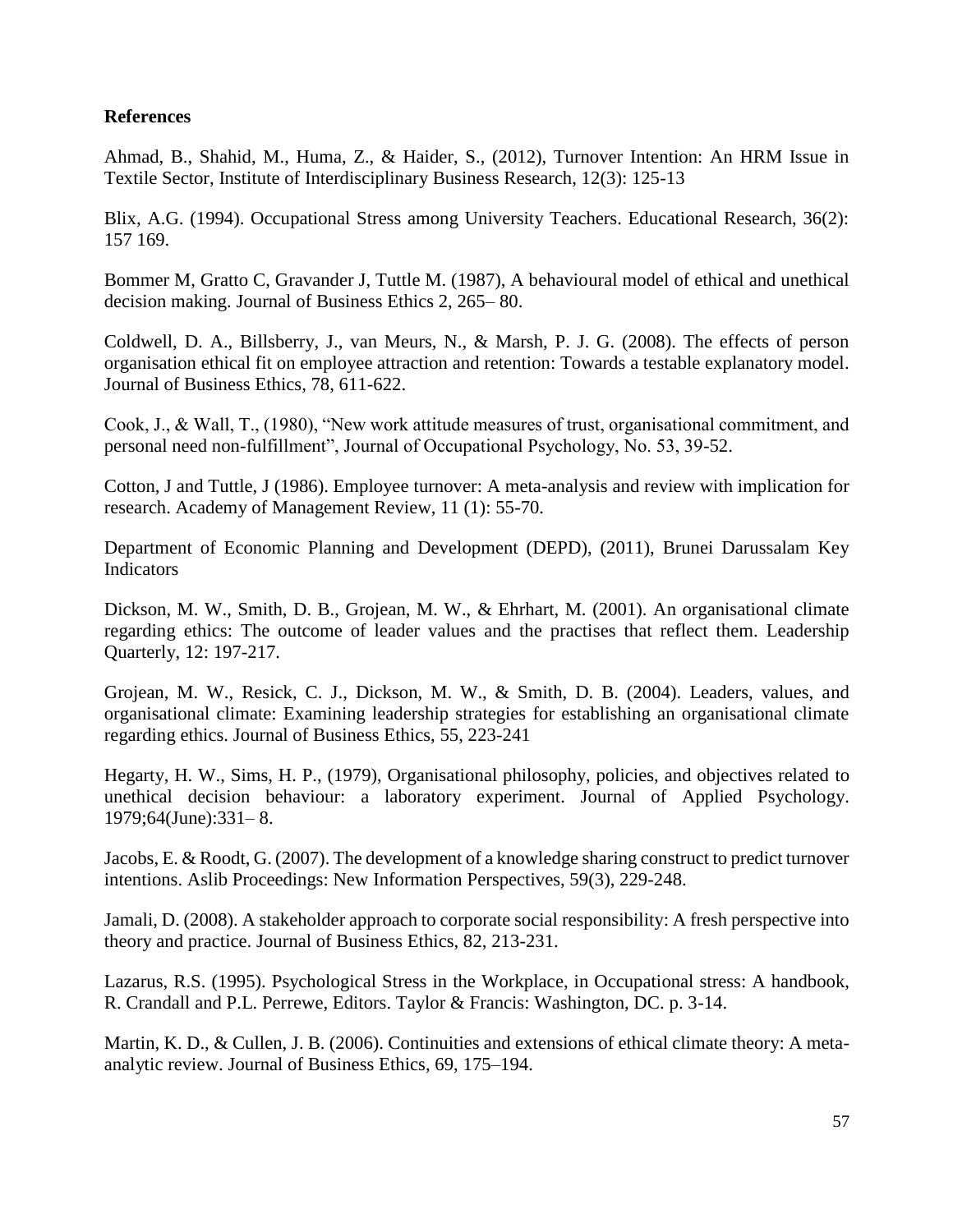Meyer, J. P., & Allen, N. J., (1990), "The measurement and antecedents of effective, continuance, and normative commitment to the organisation", Journal of Occupational Psychology, vol. 63, p. 1- 18.

Meyer, J. P., & Allen, N. J., (1997), commitment in the workplace; theory, research, and application. Thousand Oaks, CA: Sage.

Mowday, R. T., Steers, R. M., & Porter, L. W., (1979), The Measurement of Organisational Commitment, Journal of Vocational Behaviour, 1979;14: 224-247

Mulki, J., Jaramillo, J., & Locander, W. (2008). Effect of ethical climate on turnover intention: Linking attitudinal- and stress theory. Journal of Business Ethics, 78, 559-574.

Okello-Ouni A (2004). Organisational support and sales force turnover in the manufacturing industry: A study of selected companies in Kampala, Uganda. Unpublished M.Sc. Dissertation, Makerere University.

Perez, M. (2008), 'Turnover Intent', Diploma Thesis, University of Zurich, Switzerland. Perspective. J Bus Ethics 1987;6 (July):383– 91.

Pettijohn, C., Pettijohn, L., & Taylor, A. (2008). Salesperson perceptions of ethical behaviours: Their influence on job satisfaction and turnover intentions. Journal of Business Ethics, 78, 547-557.

Posner BZ, Schmidt WH. Ethics in American companies: a managerial

Price, J. L. (2001). Reflections on the determinants of voluntary turnover. International Journal of Manpower, 22(7): 660-624.

Qualls, W. J., & Puto, C. P., (1989), Organisational climate and decision framing: an integrated approach to analysing industrial buying decisions, 1989;26:179 –92.

Schneider, B., (1975), Organisational climate: an essay, 1975;28: 447–79.

Schwab, L. (1996). Individual hardiness and staff satisfaction. Nursing Economics. 1 (3), 171 173.

Schwepker, C, H, Jr., (1999), Ethical Climate's Relationship to Job Satisfaction, Organizational Commitment, and Turnover Intention in the Salesforce, Journal of Business Research, 2001;54: 39- 52

Stevens, B. (1994). An analysis of corporate ethical code studies: Where do we go from here? Journal of Business Ethics 13, 63–69.

Swailes, S., (2002), "Organisational commitment: A critique of the construct and measures", International Journal of Management Reviews, Vol. 4, No. 2, p. 155-178.

Tett, R.P. and Meyer, J.P. (1993. Job satisfaction, organisational commitment, turnover intention and turnover: Path analyses based on meta-analytic findings. Personnel Psychology, 46,259-290.